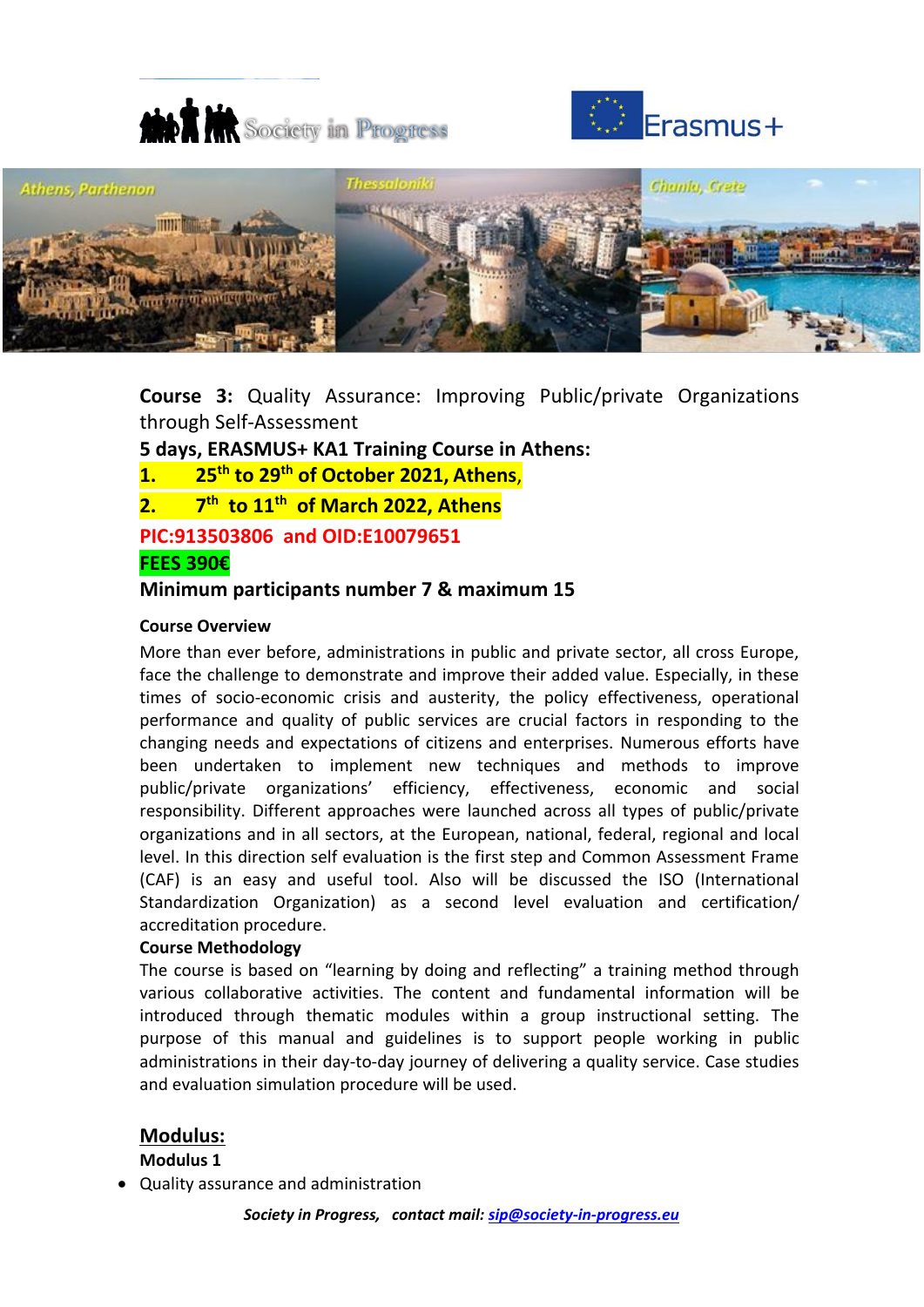



- Quality assurance instruments
- ISO and CAF operation (planning, organizing, leading, controlling)
- CAF five main purposes (public administration introduction into the culture of excellence and the principles of TQM, fully-fledged cycle integration, self-assessment and bench learning between public sector or organizations facilitation
- CAF and Excellency

# **Modulus 2**

- The CAF model
- Principal of Excellence (Results orientation, Citizen/Customer focus, Leadership and constancy of purpose, Management by processes and facts, People development and involvement, Continuous learning, innovation and improvement, Partnership development, Social responsibility
- The content of the CAF 2013 Model
- The guidelines for implementation
- How to use the CAF 2013 Model
- CAF Model Criteria presentation **Modulus 3**
- CAF Model Criteria
- Criterion 1: Leadership (with 4 sub-criterions and other subjects/requirements)
- Criterion 2: Strategy and Planning (with 4 sub-criterions and other subjects/ requirements)
- Criterion 3: People (with 3 sub-criterions and other subjects/requirements) **Modulus 4**
- Criterion 4: Partnerships and Resources (with 6 sub-criterions and other subjects /requirements)
- Criterion 5: Processes (with 3 sub-criterions and other subjects/requirements)
- Discussion about the second part of CAF the Results 4 Criteria (Citizen/Customeroriented Results, People Results, Social Responsibility Results, Key Performance Results)
- Self Assessment simulation
- Role of the scoring system
- Steps to improve organization with CAF **Modulus 5:**
- Case study
- Scheme A : Pro forma self-assessment sheet for classical scoring, Scheme B : Action sheet
- Data Analysis
- Results discussion
- Measurement of our own progress
- Guidelines for Improving Organizations using CAF/Glossary
- Follow up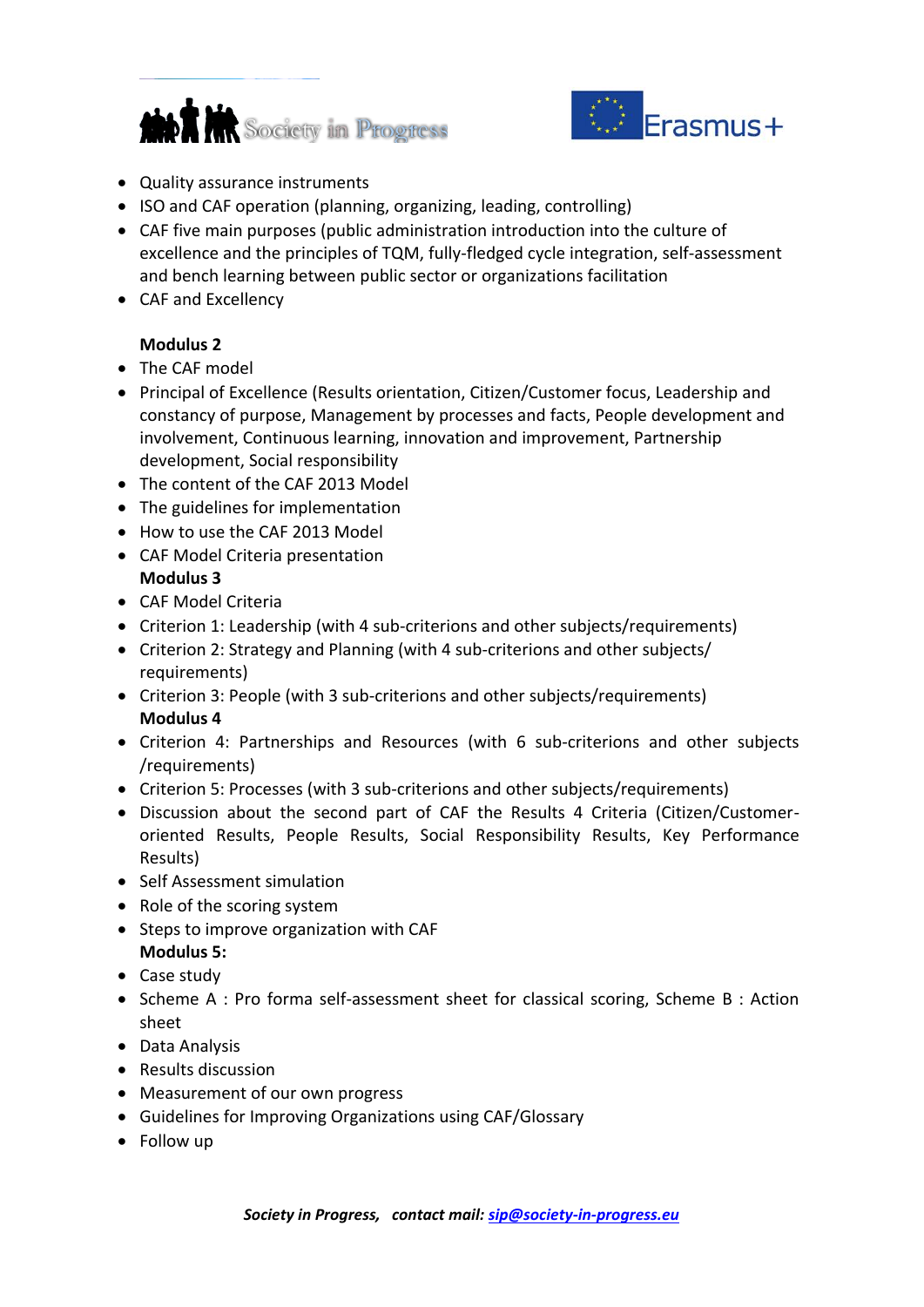



#### **Learning outcomes**

 Learn and integrate the 9 criteria and 29 sub-criteria in our organization administration system, aiming at a higher maturity level and the continuous improvement.

 Theoretically and experientially learning, about how to introduce public administrations into the field of quality management, culture of excellence and their principles.

 Familiarization with the measure your own progress procedure and design the suitable improvement actions.

 Self-assessment of a public/private organization facilitation in order to obtain a diagnosis and a definition of improvement actions to help out the promotion of peer review and bench learning within the staff and between organizations.

 Acquisition of a common language that allows staff and managers in an organization to discuss.

 Support continual professional development, revise and develop key competences, build confidence in promoting innovative pedagogies that are responsive to mixed ability classes.

 Meet colleagues of different nationalities within the EU, engage in cross-cultural learning experience, exchange ideas and build a network for future international cooperation.

 Enrich communication skills, improve foreign language competencies, broaden professional vocabulary and promote EU's broad linguistic diversity.

## **General Course Information**

## **Minimum participants number 7**

## *Before the Course:*

You would be required to fill a Questionnaire. You will receive all the necessary information.

## *After the Course:*

Course evaluation form **Certificates** 

**5 days, ERASMUS + KA1 Training Course in Thessaloniki/Chania/Athens: 18th to 22th of October 2021, Athens, 7th to 11th of March 2022, Athens**

**Minimum participants number 7 & maximum 15 FEES:** 390€

Registration mail: [sip@society-in-progress.eu](mailto:sip@society-in-progress.eu)